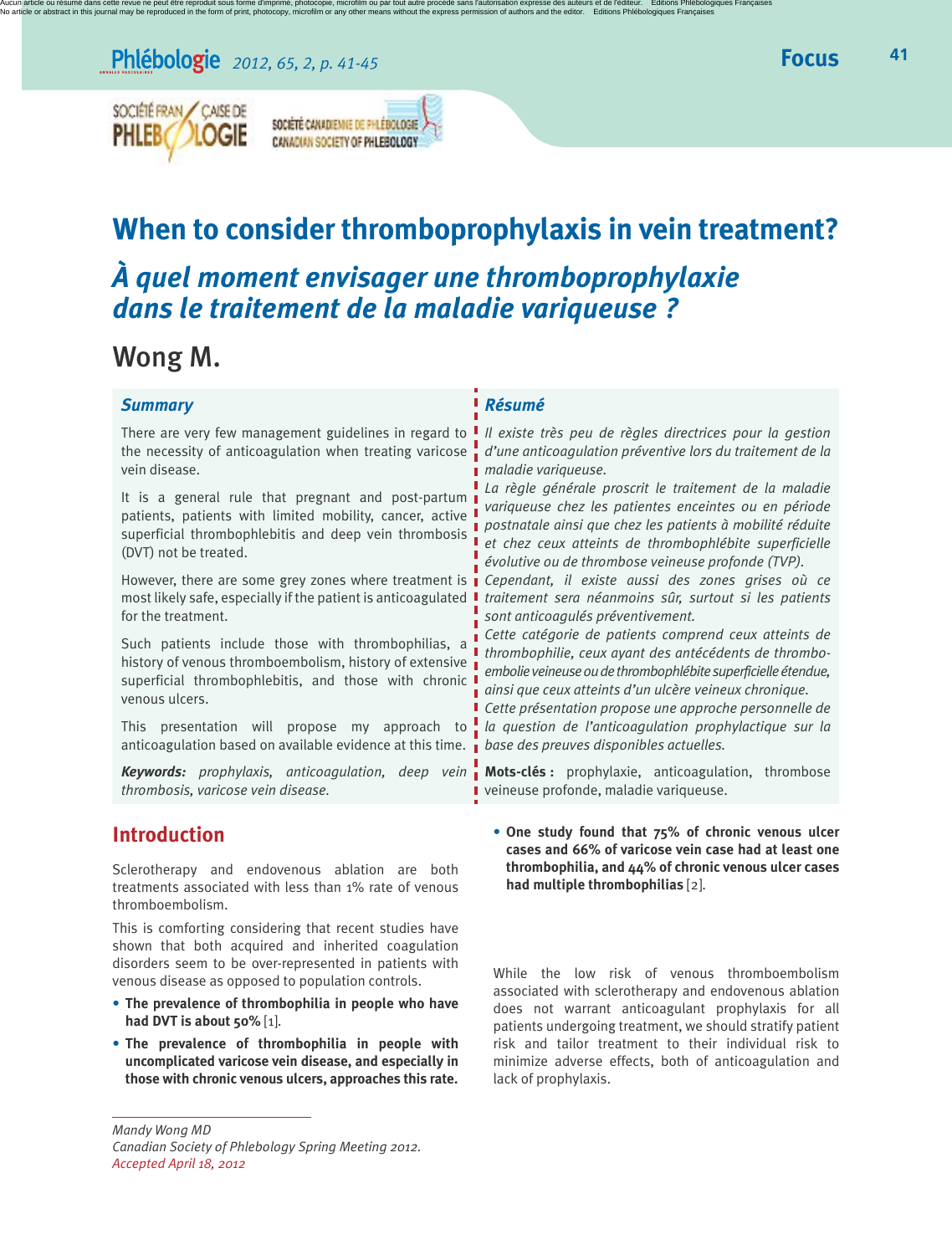#### **Patients presenting fortreatment of venous insufficiency may have the following risk factors for venous thromboembolism:**

- 1. Pregnant or recently post-partum
- 2. Known or occult malignancy
- 3. Limited mobility
- 4. Taking oral contraceptives or hormone replacement
- 5. Known hereditary thrombophilia and acquired thrombophilia
- 6. History of venous thromboembolism
- 7. Chronic venous ulcers
- 8. Spontaneous superficial venous thrombosis, especially those involving the upper portion of the GSV and those that occur in a vein that is not varicose.

In the first three categories, I do not use any therapeutic modality other than compression.

## **Clinical indications for prophylactic anticoagulation**

However, in patients presenting with the remaining risk factors, I feel treatment can safely be done with the addition of prophylactic anticoagulation when clinically indicated.

The following table gives relative risks for first episode of venous thrombosis according to risk factors:

| <b>Risk factor</b>                                                  | <b>Relative risk</b> |
|---------------------------------------------------------------------|----------------------|
| Factor V Leiden heterozygous                                        | $4 - 8$              |
| Factor V Leiden homozygous                                          | 24 - 80              |
| Prothrombin 20210A gene variant<br>(Factor II mutation)             | $2 - 2.8$            |
| Antithrombin deficiency                                             | 5                    |
| Protein C deficiency                                                | $3.1 - 3.4$          |
| Protein S deficiency                                                | $\mathfrak{D}$       |
| <b>Factor VIII elevation</b>                                        | $2.6 - 4.8$          |
| <b>Factor XI elevation</b>                                          | 2.2                  |
| Hospitalization/immobilization                                      | $9 - 11$             |
| Pregnancy                                                           | 4.2                  |
| Recent post-partum state                                            | 14                   |
| Surgery                                                             | 6                    |
| Oral contraceptives/hormone repla-<br>cement                        | $2 - 4$              |
| Antiphospholipid antibodies                                         | 9                    |
| Malignancy                                                          | 7                    |
| One or more first degree relative<br>with history of idiopathic DVT | $\overline{2}$       |
| Data from Liem and Deloughery. Seminars in Vasc. Surg. 2008.        |                      |

As shown above, the relative risk associated with oral contraceptives and hormone replacement is relatively low, at 2-4%.

I do not take patients off their hormones for venous treatment, as long as they understand their slightly increased risk of venous thromboembolism (VTE).

## **Anticoagulation for inherited and acquired thrombophilia**

Inherited and acquired thrombophilias are present in 10- 15% of the general population.

- **Heterozygous Factor V Leiden mutation, prothrombin 20210A gene mutation and high Factor level VIII level** are the most prevalent inherited thrombophilias but thankfully are associated with low relative risk of VTE.
- **Antiphospholipid syndrome (APS)** is the most common acquired thrombophilia and is associated with an increased incidence of spontaneous abortions and venous and arterial thrombosis.

To date, there are no prospective studies looking at the rate of VTE after sclerotherapy in patients with diagnosed thrombophilia vs. those without known thrombophilia.

**Thus, we really don't have any guidelines to tell us whether or not to use prophylactic anticoagulation on patients with known thrombophilia presenting for treatment.**

**In my own practice**, I do treat people with the low risk thrombophilias but do so using prophylactic anticoagulation.

I feel there is some support behind this in published literature.

*Hamel-Desnos et al.* published a retrospective study in 2003 where 56 patients with thrombophilia were treated by sclerotherapy [3].

The rate of DVT after sclerotherapy in patients with thrombophilia was found to be 9%, much higher than the rate found after treating the general population.

Secondly, it has been found that in those with thrombophilia, over 50% VTE events occur during high risk periods (ie. peri-operatively).

Patients that do not receive peri-operative prophylaxis are at twice the risk of developing VTE [4].

While sclerotherapy and endovenous ablation procedures are not considered high risk procedures, they are both treatments that involve direct damage to vein walls.

**In 2009,** *Hamel-Desnos et al.* also published a prospective multicentre study looking at the risk of thrombosis after sclerotherapy performed under thromboprophylaxis with either low molecular weight heparin or warfarin in patients with documented thrombophilia [5].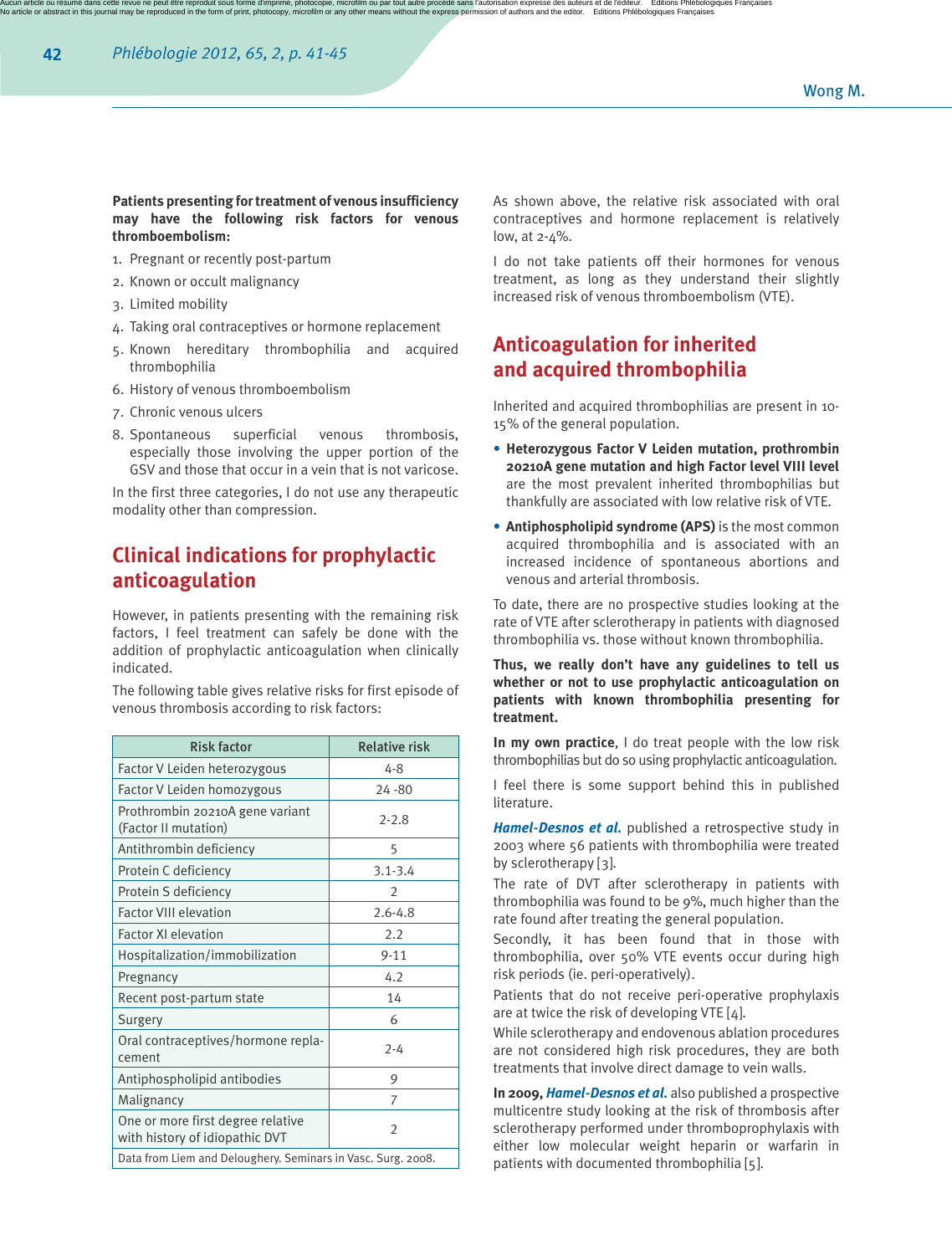They included only patients with the most prevalent forms of thrombophilia, these being factor V Leiden mutation, prothrombin 20210A (factor II) mutation, and high level of factor VIII or combinations of these.

They found that there were no episodes of DVT or pulmonary embolism in 199 sclerotherapy sessions involving 105 patients in the group treated with a single dose of nadroparin (a low molecular weight heparin) on the day of treatment, nor the group treated with warfarin continuously until four weeks after the last sclerotherapy session.

For lower risk thrombophilias, I would feel comfortable, given Hamel-Desnos' study, giving one dose of a low molecular weight heparin on the day of sclerotherapy, and with endovenous ablation, giving one dose of low molecular weight heparin 12 hours before the procedure followed by one dose per day for two days after the procedure.

For higher risk thrombophilias, I consult our hematologist for his direction on each individual case.

#### **Anticoagulation for history of DVT**

A history of deep vein clot or pulmonary embolism should always be elicited in the consultation process prior to treatment of venous insufficiency.

Patients with a history of DVT due to a transient risk factor like surgery have no increased risk of recurrent DVT and do not require prophylaxis for sclerotherapy or endovenous procedures [6].

My caveat to this rule is a history of DVT secondary to oral contraceptiveswhere I do consider the use of prophylactic anticoagulation.

Generally healthy, non-obese, and at least moderately active women with no other risk factors for VTE under the age of 50 have only a slightly increased relative risk of VTE.

However, multiple risk factors for VTE can have a synergistic effect on their risk. For example, it has been found that patients who are heterozygous for factor V Leiden mutation and receiving oral contraceptives have a 35-fold increased risk of venous thromboembolism [7].

The thrombophilias with higher relative risk of VTE including antithrombin deficiency, protein C and S deficiency are also associated with a much higher incidence of first VTE with intake of oral contraceptives [8].

There are families in which the use of oral contraceptives is associated with a markedly increased risk of VTE compared with the general population in which thrombophilia testing has been negative. This may reflect an as yet unidentified thrombophilic defect.

A patient with a history of idiopathic DVT that is not associated with identifiable risk factors has a high risk of recurrent DVT even if they were treated with standard anticoagulation therapy for 3-6 months after their initial event.

Studies have shown a 21%-23% recurrence rate at  $4-5$  years and up to  $40\%$  at 10 years [4].

The verdict is out as to whether or not testing for thrombophilia is useful or cost effective after the first idiopathic DVT.

Observational studies show that patients who have had VTE and have thrombophilia are at most at a slightly increased risk for recurrence.

The most important risk factors for recurrent DVTs are idiopathic first event, cancer, proximal extension of DVT, and shorter duration of anticoagulation.

Given the high risk of recurrence of DVT, I generally will use prophylactic anticoagulation for patients before sclerotherapy and definitely before endovenous ablation with a history of idiopathic DVT.

### **Anticoagulation for history of superficial vein thrombosis**

A history of superficial vein thrombosis (SVT) alerts me to a situation where prophylactic anticoagulation prior to vein treatment may be prudent. Between 60-80% of SVT are located in the greater saphenous vein (GSV) [9].

DVT may occur due to propagation of SVT up the GSV or through a perforator.

Alternatively, SVT may be seen concurrently with DVT without being the cause of the DVT. In either case, there is a strong association of SVT with DVT.

Between 6-36% of SVT patients have DVT on echo and 25-33% have concomitant pulmonary embolism.

The patients at highest risk of DVT are those with extensive (more than 5cm) SVT above the knee. The closer the clot is to the saphenofemoral junction, the higher the risk of DVT [10].

There is a strong correlation between SVT and thrombophilic states.

Thrombophilias are more common when SVT's occur in non-varicosed segments of vein and in patients where the SVT have propagated to the deep vein.

**Patients with a history of SVT and hypercoagulable state are much more likely to develop new DVT's on prospective follow up** [11].

**I use prophylactic anticoagulation for anyone who has a history of extensive superficial phlebitis above the knee.**

Unfortunately, that information is rarely available during pre-treatment consultation. Superficial phlebitis is generally treated as a benign entity, with little investigation or treatment other than symptomatic treatment.

**Focus**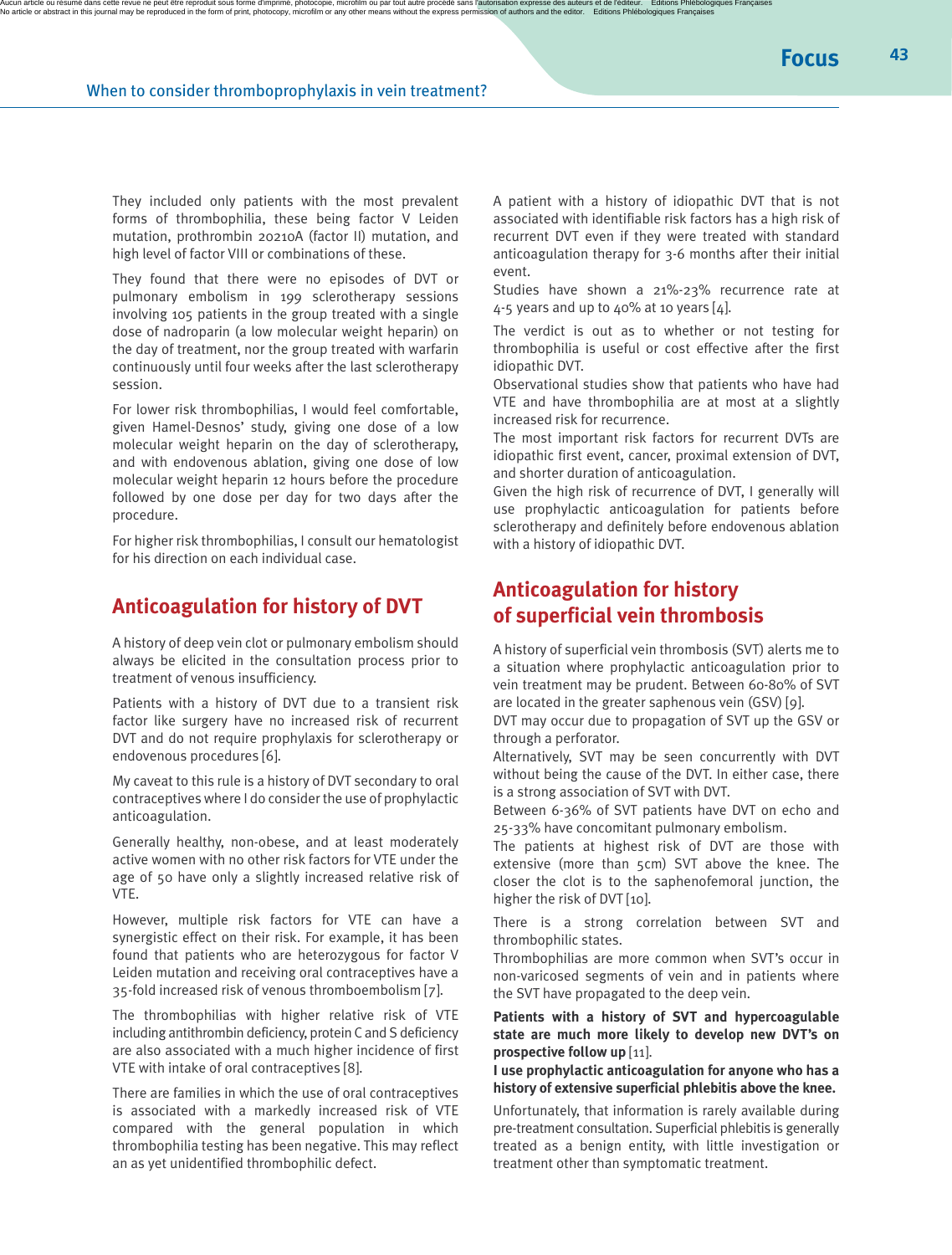However, all cases of superficial phlebitis other than a mildly symptomatic phlebitis involving a small segment of a varicose vein should be investigated by duplex ultrasound to look for extent of involvement of the GSV, proximity to the saphenofemoral junction, and concomitant involvement of the deep venous system.

With any vein practice, you will see cases of spontaneous superficial phlebitis.

#### **After a review of available literature at this time** [12]**, my management of patients with SVT are as follows:**

- 1 Lower leg SVT and those with SVT limited to a varix – symptomatic treatment including graduated compression, ambulation, warm soaks, NSAID. These people have a 4% risk of developing DVT
- 2 SVT involving the GSV below the upper third of the thigh – conservative treatment as above, however, the clot needs to be monitored by duplex ultrasound for extension
- 3 SVT involving the GSV greater than 3 cm from the  $SFJ$  – prophylactic dose anticoagulation for 4 weeks
- SVT involving the GSV within 1 cm of the SFJ therapeutic anticoagulation for 4-6 wks

### **Anticoagulation in cases with chronic venous ulceration**

As mentioned previously, there is a high association of chronic venous ulcers (CVU) and thrombophilia. Studies have shown that  $1/3$  to  $2/3$  of patients with CVU have at least 1 inherited thrombophilia [2, 13, 14].

The presence of an inherited thrombophilia should especially be suspected in the 10-12% of CVU patients whose ulcers recur or do not heal.

One study has found that in 88% of these cases, patients have an inherited thrombophilia [1].

Factor V Leiden mutation is the most frequent inherited thrombophilia risk factor in these patients.

While the number and type of inherited defects have no significant impact on the size or location of ulcer, they do carry an increased risk of recurrent DVT and recurrent CVU.

Many patients with CVU will have a history of DVT and post-thrombotic syndrome and about 5% –8% of patients with DVT will develop CVU's [1].

However, there are also patients without any history or clinical signs of DVT that present with CVU's. These people are assumed to have developed CVU as a result of primary varicose vein disease. The mechanism of ulcer formation is not completely understood, but is generally thought to be due to venous hypertension causing leaky capillaries and activation of white blood cells and inflammatory mediators.

However, it is not possible to predict which patients with varicose vein disease will develop the skin thinning and fibrosis associated with chronic venous insufficiency leading to CVU, while others with similarly dilated varicose veins appear to have healthy skin.

It could be that there is another mechanism involved in the pathogenesis of venous ulceration.

It can be hypothesized that those people without a history of DVT that develop a CVU may have an underlying thrombophilia that predisposes them to distal macrovascular and/or microvascular thrombosis that is under the threshold of clinical detection, even by duplex examination.

**This brings up several interesting management options for patients with CVU's – can long term anticoagulation promote the healing and prevent recurrence of venous ulceration?**

**Should we testing people with simple varicose vein disease for thrombophilia to prevent progression to chronic skin changes and CVU?**

**Should patients with DVT in association with thrombophilia be offered more prolonged anticoagulation to prevent the development of CVU?**

There are some small case series using anticoagulation as treatment for CVU refractory to other treatments.

However, there are no prospective randomized controlled trials to evaluate the use of anticoagulation to prevent progression of venous disease to chronic venous ulceration or as a treatment modality for CVU's.

## **Conclusion A note on testing for thrombophilias**

It should be evident that a complete history is important prior to treatment for venous insufficiency in order to be able to assess a patient's risk of treatment.

The important risk factors include a history of idiopathic VTE, extensive superficial thrombophlebitis, healed or active venous ulcer, recurrent pregnancy loss, autoimmune rheumatic disease, a positive family history of idiopathic DVT, and a family history of thrombophilia.

#### **The question frequently comes up as to whether or not we should be testing these patients for thrombophilia prior to vein treatment.**

Thrombophilia testing panel usually includes antithrombin, protein C and S levels, Factor V Leiden and prothrombin G20120A mutations.

In addition, laboratory features of acquired thrombophilic antiphospholipid antibody syndrome - lupus anticoagulant, anticardiolipin antibodies, and anti- $\beta$ 2-glycoproten 1 antibodies are usually included.

Elevated levels of several coagulation factors including factors VIII, IX, and XI can also increase the risk of VTE.